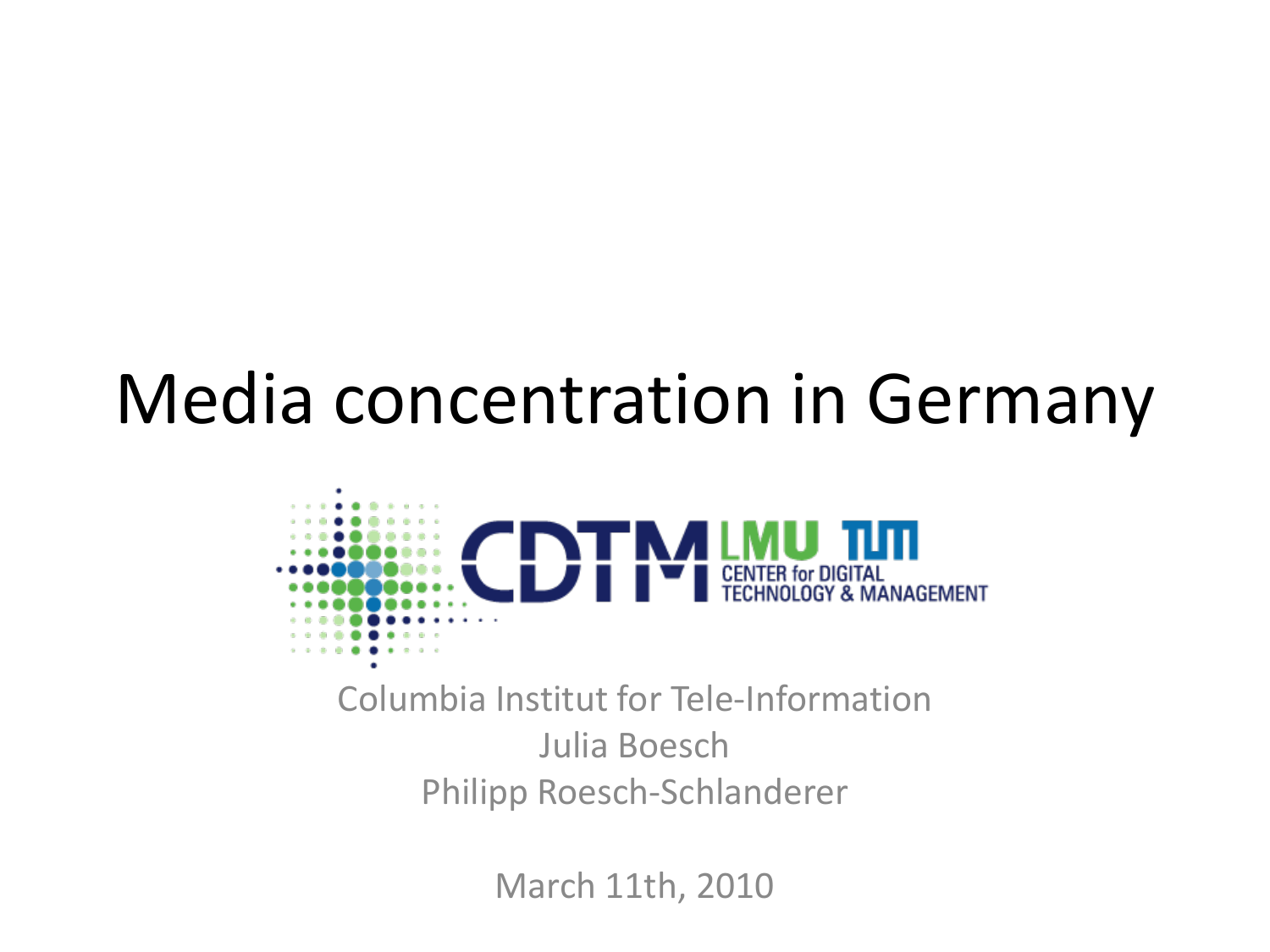# Agenda

- Book market
- Newspaper market
- Magazine market
- Fixed Networks
- TV market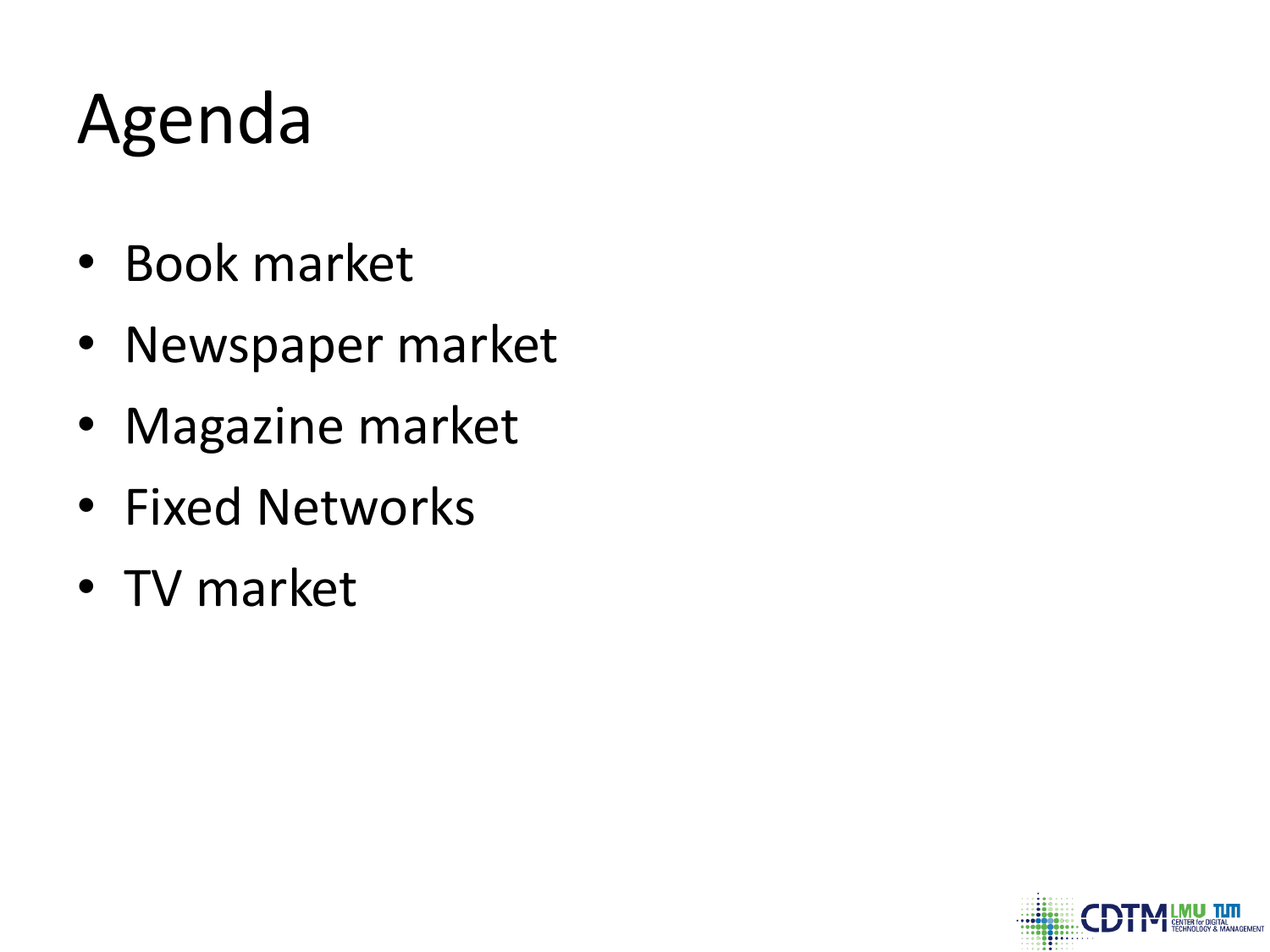# Book market- introduction

- Measurement of concentration: revenues
- Biggest paper back publishers:
	- 1. Random House
	- 2. Holtzbrinck
	- 3. Bonnier
- Third largest book market in the world
- •Highly dependent on single titles, e.g Carlsen & Harry Potter

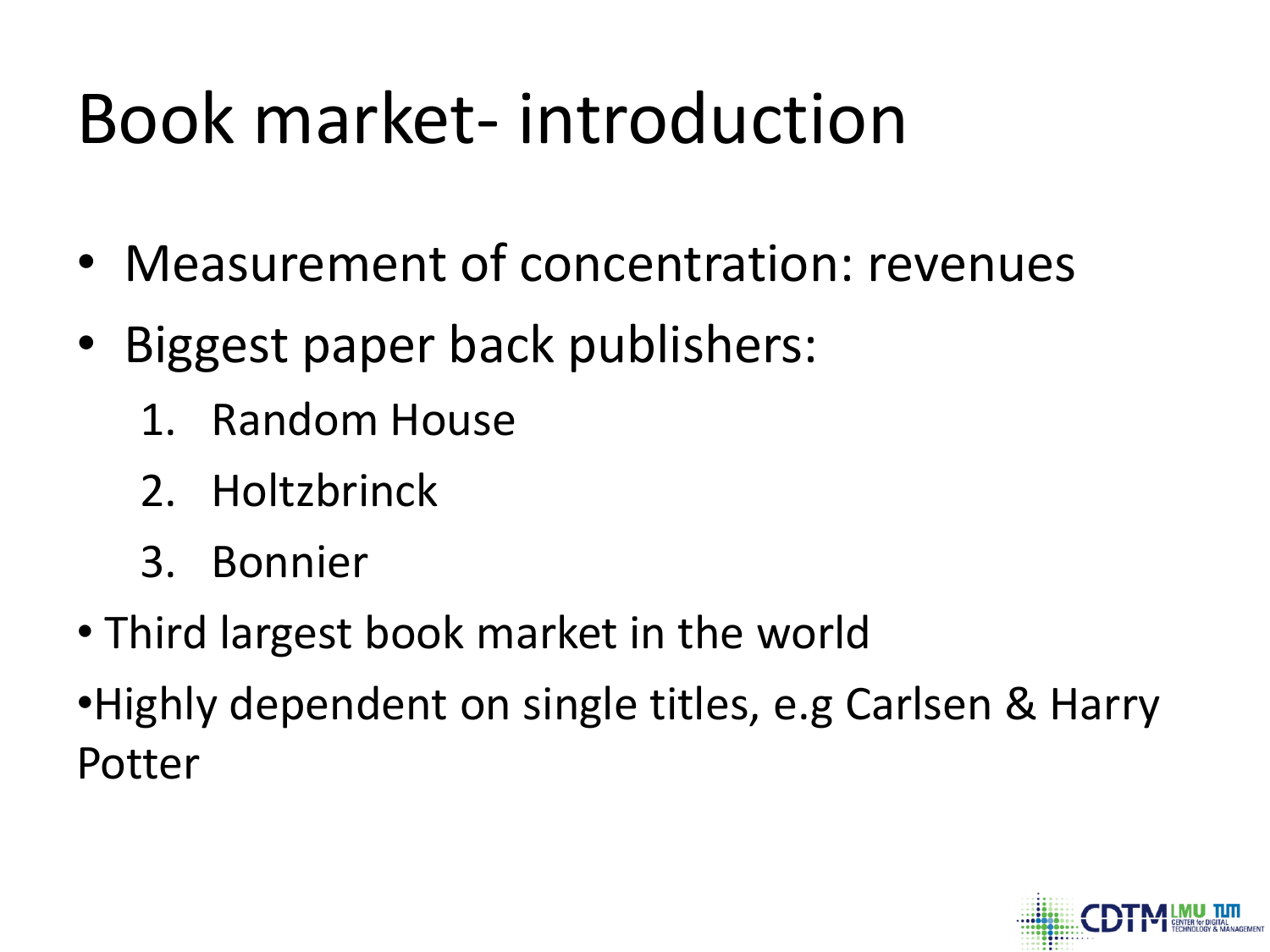#### Book market- concentration



 $\cdot$  C4:

•1989: 23%

•2007: 17%

•Lots of Mergers & Acquisitions since 1989

• Confusion:

•Bertelsman purchased Springer Science & Business and sold it again after few years

•Axel Springer AG entered the book market and left it some years later again

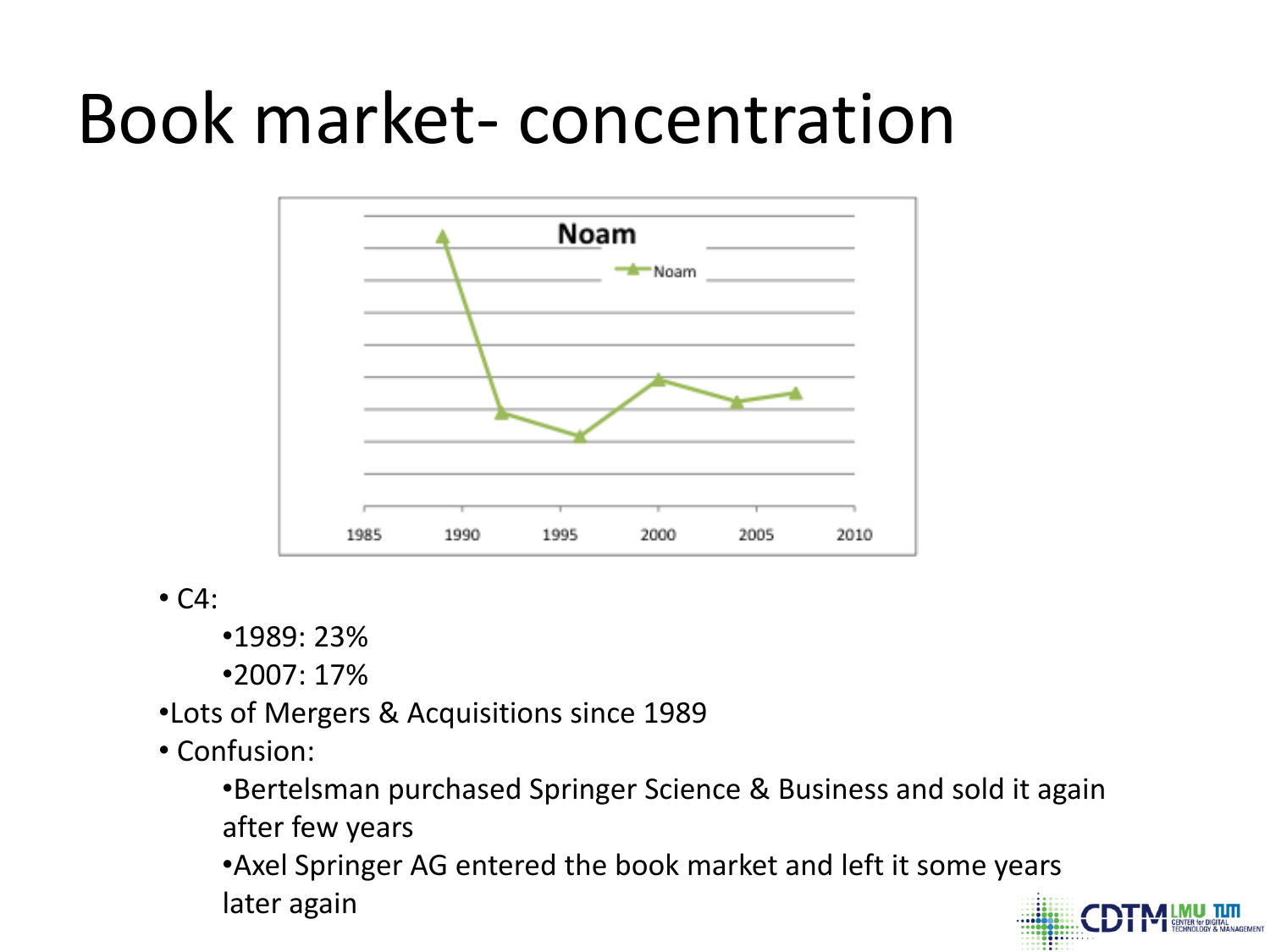# Newspaper market- introduction

- Measurement of concentration: print-run
- Two segments:
	- Newspapers sold via subscription
	- Newspaper sold via retail
	- Axel Springer AG
	- Stuttgarter Zeitung
	- Verlagsgruppe WAZ

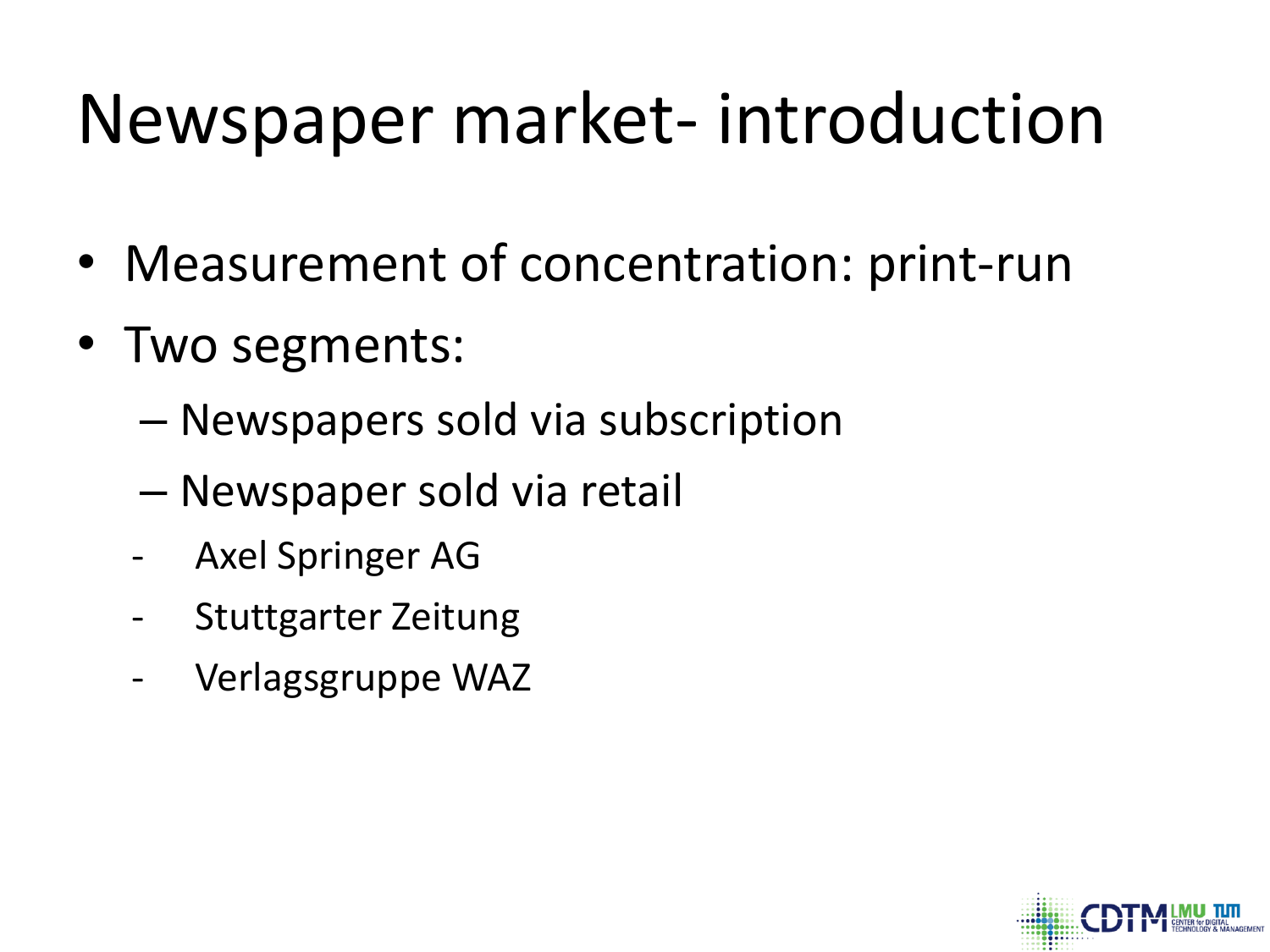## Newspaper market-concentration





•During the last years highest growth of concentration for the last 20 years •Mainly because of few huge M&A's •Top 5: 1989: 24.9%

2008: 33.9%

•Concentration is dropping down •But on a very high level -Top 5: 1989: 98.9% 2008:96.1% - Axel Springer AG: about. 80% •2005: Mecom entered German market

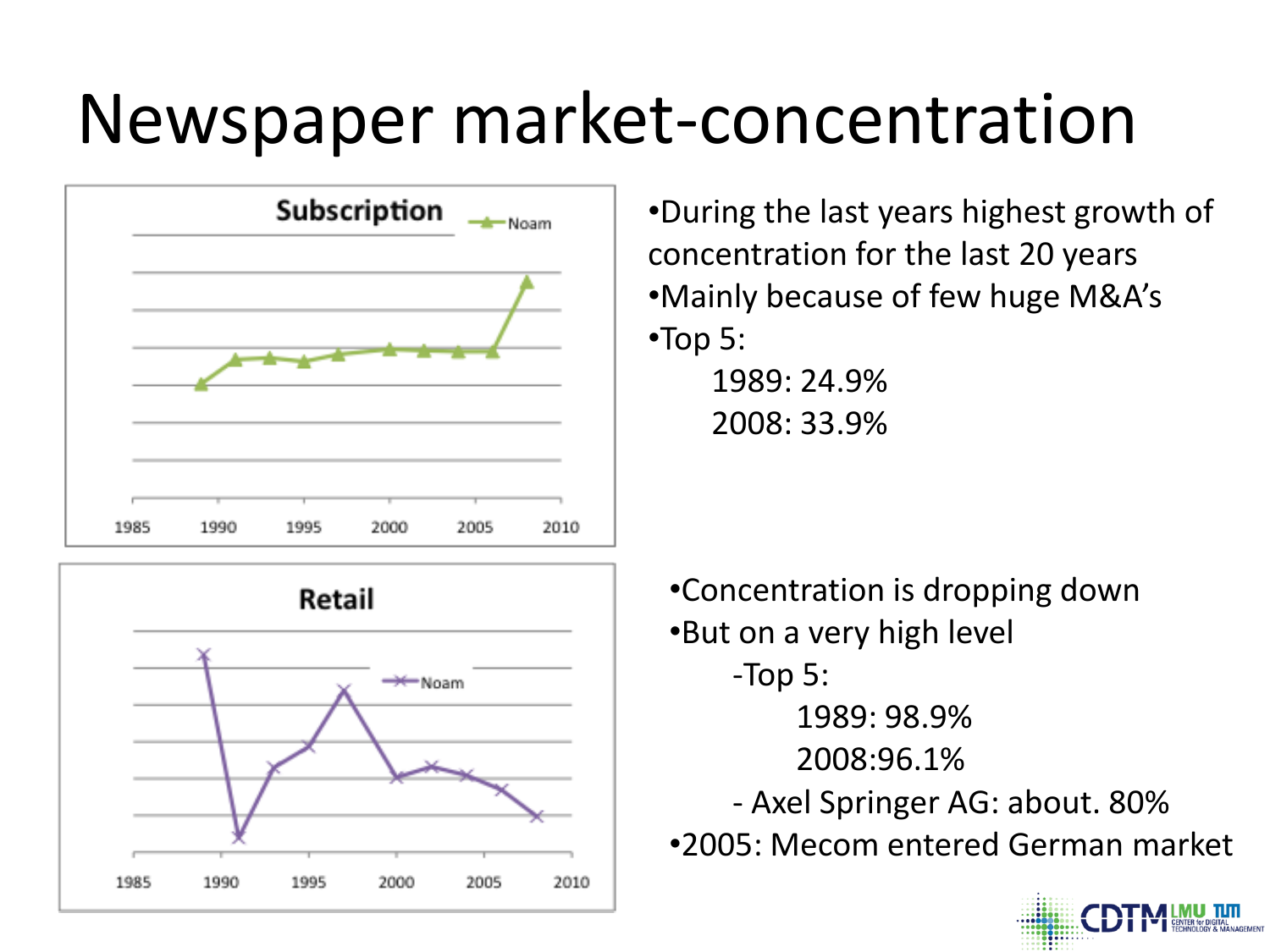# Magazine market-introduction

- Measurement of concentration: print-run
- Growing number of titles, dropping print-runs
- Biggest players:
	- Bauer
	- Burda
	- Axel Springer AG
	- Gruner + Jahr

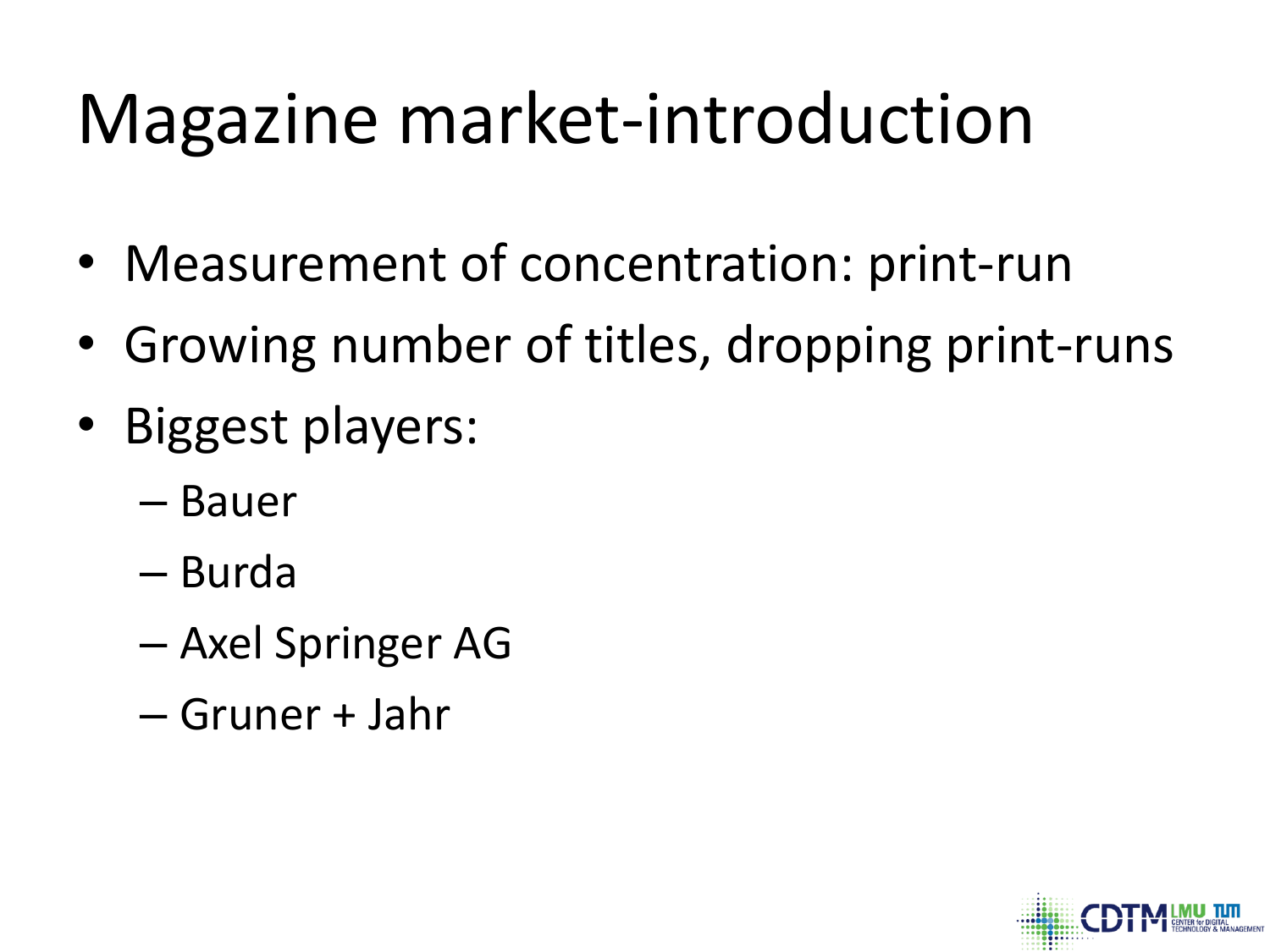## Magazine market-concentration



•C4: 1980: 67%, 2008: 62%

•1998/2008

14/15 titles with print-run 500k+ 13/9 titles with print-run 1m+ 6/2 titles with print-run 2m+

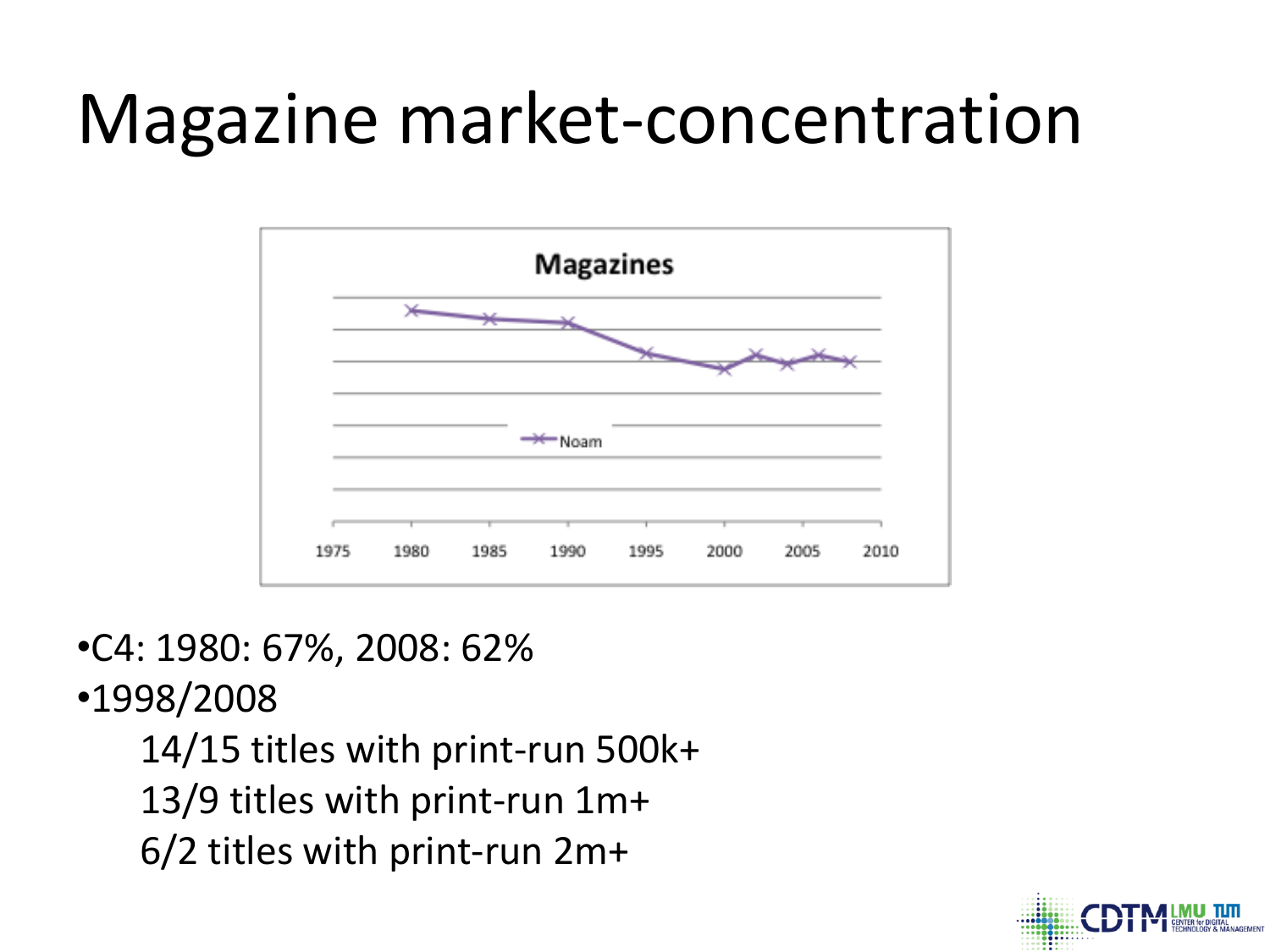#### Fixed networks – Telekom vs. Entrants



*Measurement for market share: No. of Fixed network connections*

1. Telekom 83% 2. Arcor (Vodafone) 7% 3. Hansenet (Telecom Italia) 3% 4. Versatel 2% 5. Others (Local Poviders) 5%

Market size 2007: 37 billion Euros

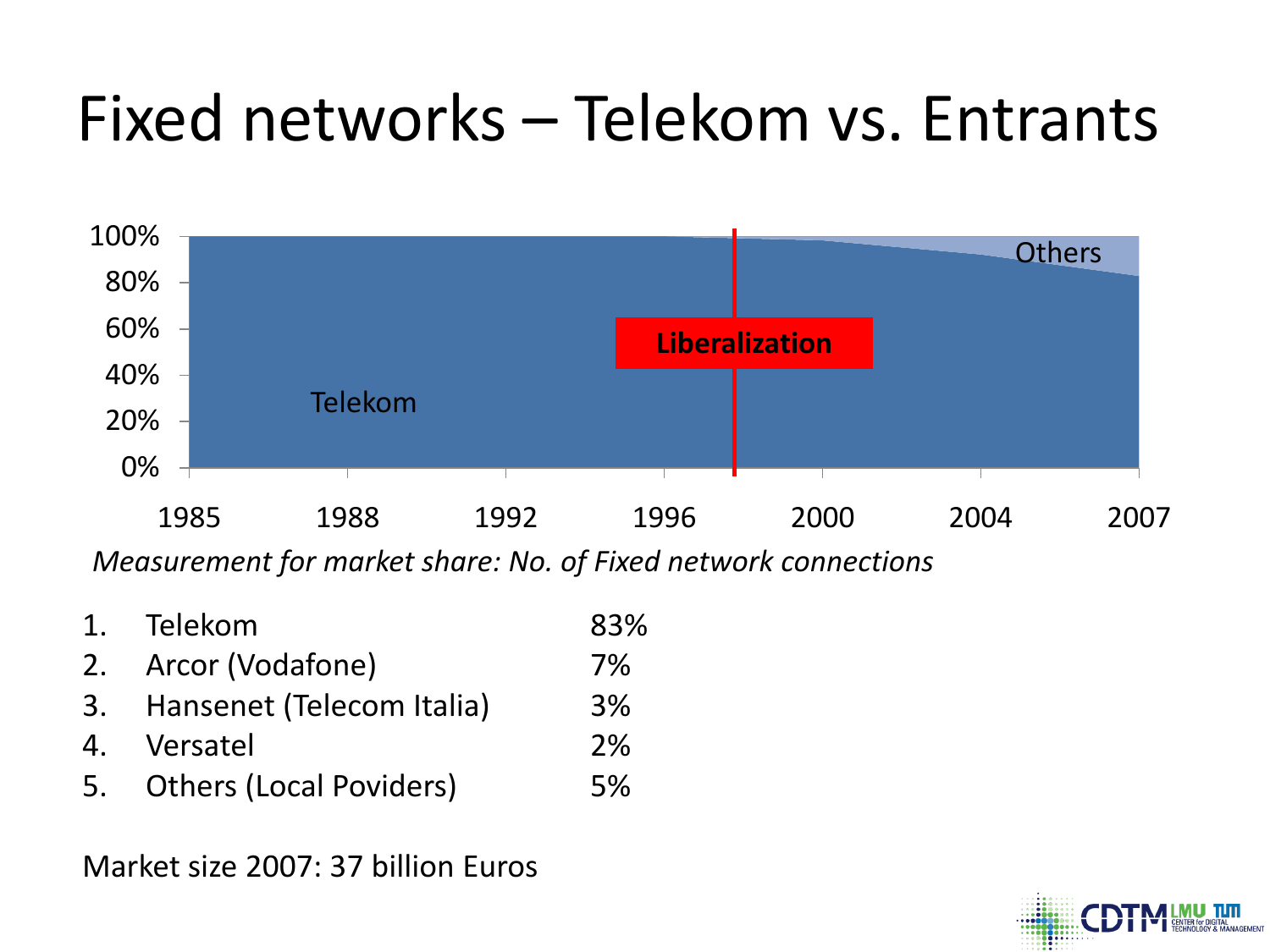#### Fixed networks – Concentration

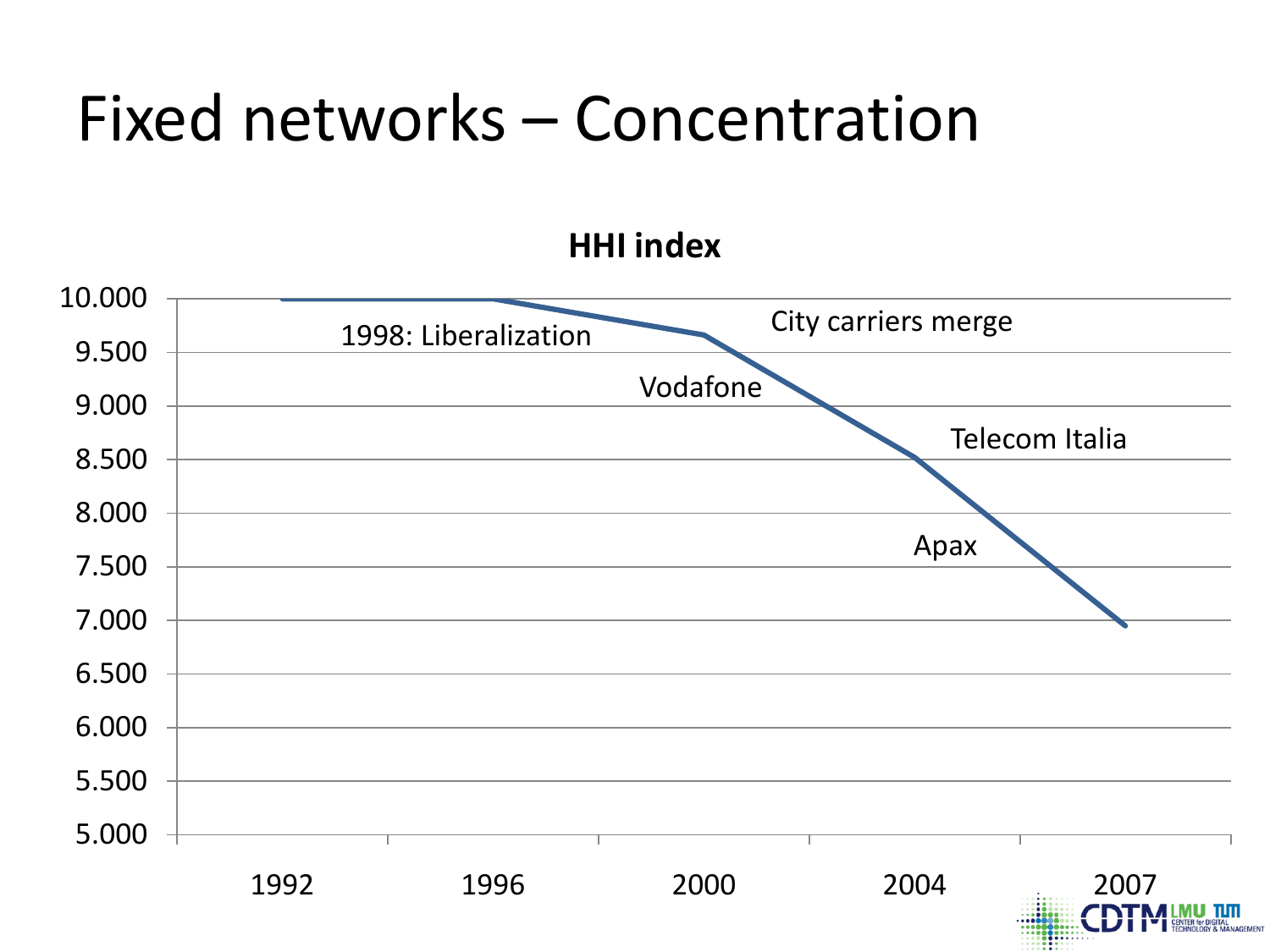# TV – Public vs. Private



*Measurement for market share: Viewing time*

- 1. Public channels 44%
- 2. RTL Group 25%
- 3. ProSiebenSat1 Group 21%
- 4. Others 10%

Market size 2007: 12 billion Euros

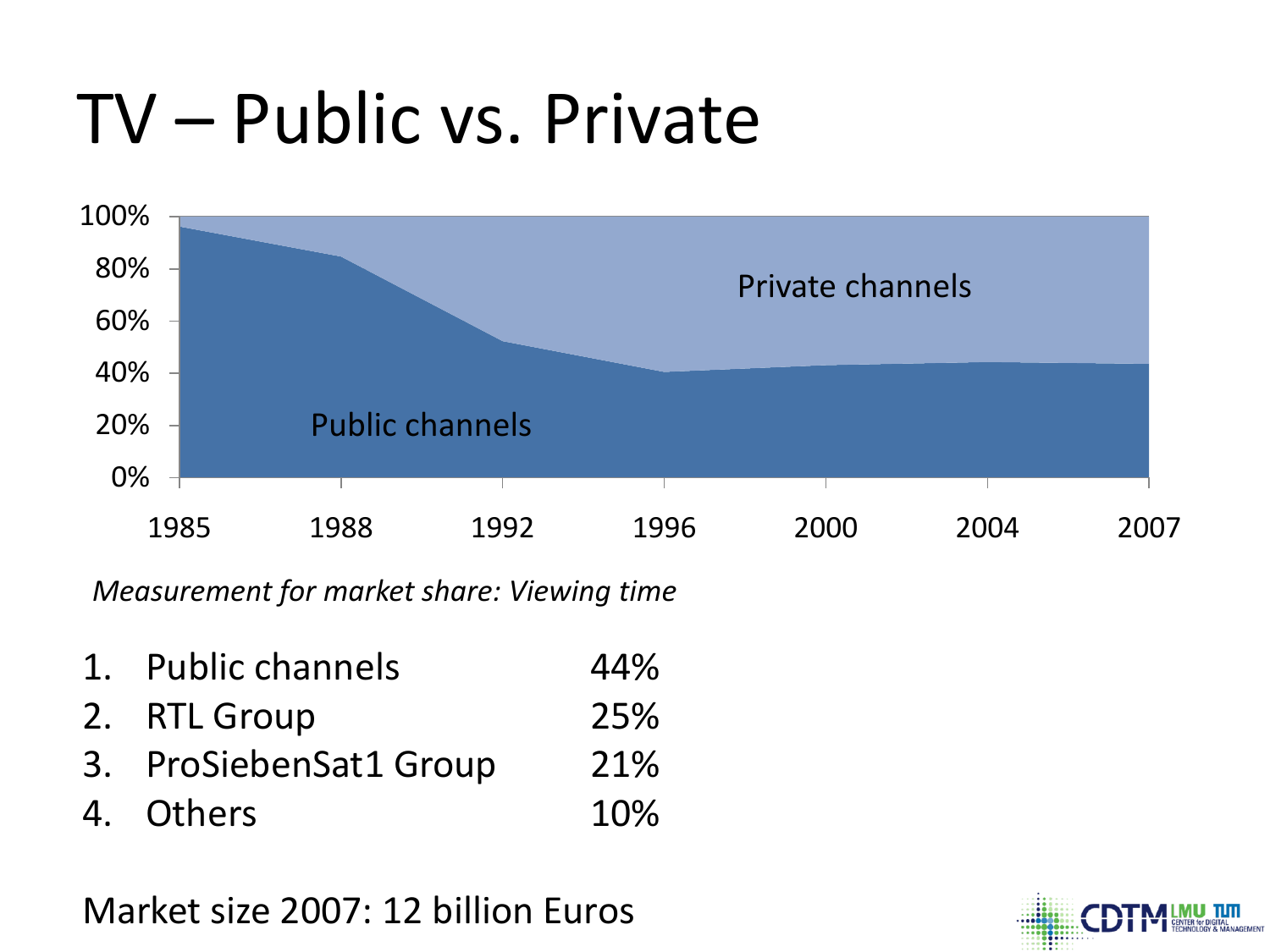#### TV - Concentration

#### **Noam index**